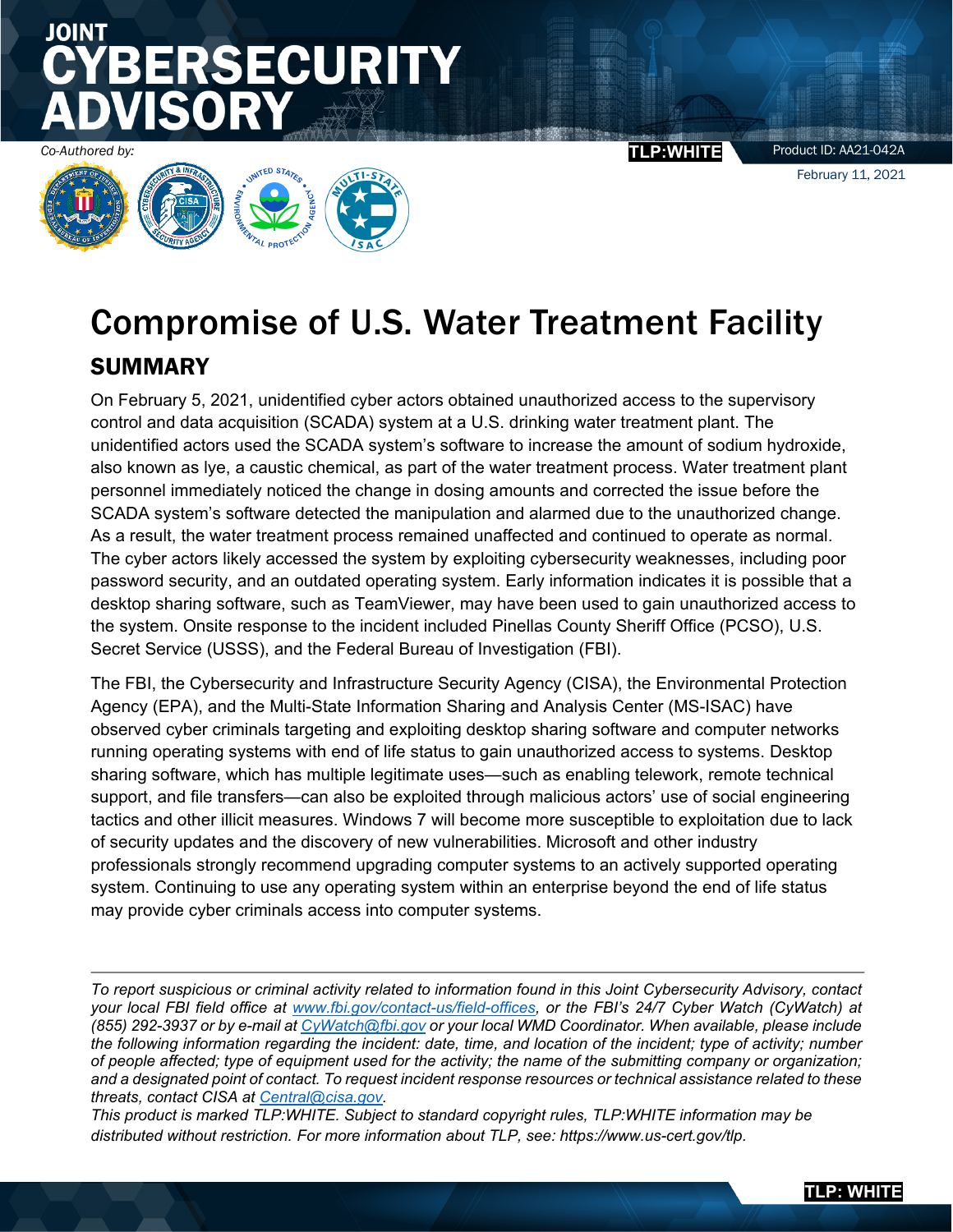## THREAT OVERVIEW

#### Desktop Sharing Software

The FBI, CISA, EPA, and MS-ISAC have observed corrupt insiders and outside cyber actors using desktop sharing software to victimize targets in a range of organizations, including those in the critical infrastructure sectors. In addition to adjusting system operations, cyber actors also use the following techniques:

- Use access granted by desktop sharing software to perform fraudulent wire transfers.
- Inject malicious code that allows the cyber actors to
	- o Hide desktop sharing software windows;
	- o Protect malicious files from being detected; and,
	- $\circ$  Control desktop sharing software startup parameters to obfuscate their activity.
- Move laterally across a network to increase the scope of activity.

TeamViewer, a desktop sharing software, is a legitimate popular tool that has been exploited by cyber actors engaged in targeted social engineering attacks, as well as large scale, indiscriminate phishing campaigns. Desktop sharing software can also be used by employees with vindictive and/or larcenous motivations against employers.

Beyond its legitimate uses, TeamViewer allows cyber actors to exercise remote control over computer systems and drop files onto victim computers, making it functionally similar to Remote Access Trojans (RATs). TeamViewer's legitimate use, however, makes anomalous activity less suspicious to end users and system administrators compared to RATs.

### Windows 7 End of Life

On January 14, 2020, Microsoft ended support for the Windows 7 operating system, which includes security updates and technical support unless certain customers purchased an Extended Security Update (ESU) plan. The ESU plan is paid per-device and available for Windows 7 Professional and Enterprise versions, with an increasing price the longer a customer continues use. Microsoft will only offer the ESU plan until January 2023. Continued use of Windows 7 increases the risk of cyber actor exploitation of a computer system.

Cyber actors continue to find entry points into legacy Windows operating systems and leverage Remote Desktop Protocol (RDP) exploits. Microsoft released an emergency patch for its older operating systems, including Windows 7, after an information security researcher discovered an RDP vulnerability in May 2019. Since the end of July 2019, malicious RDP activity has increased with the development of a working commercial exploit for the vulnerability. Cyber actors often use misconfigured or improperly secured RDP access controls to conduct cyberattacks. The xDedic Marketplace, taken down by law enforcement in 2019, flourished by compromising RDP vulnerabilities around the world.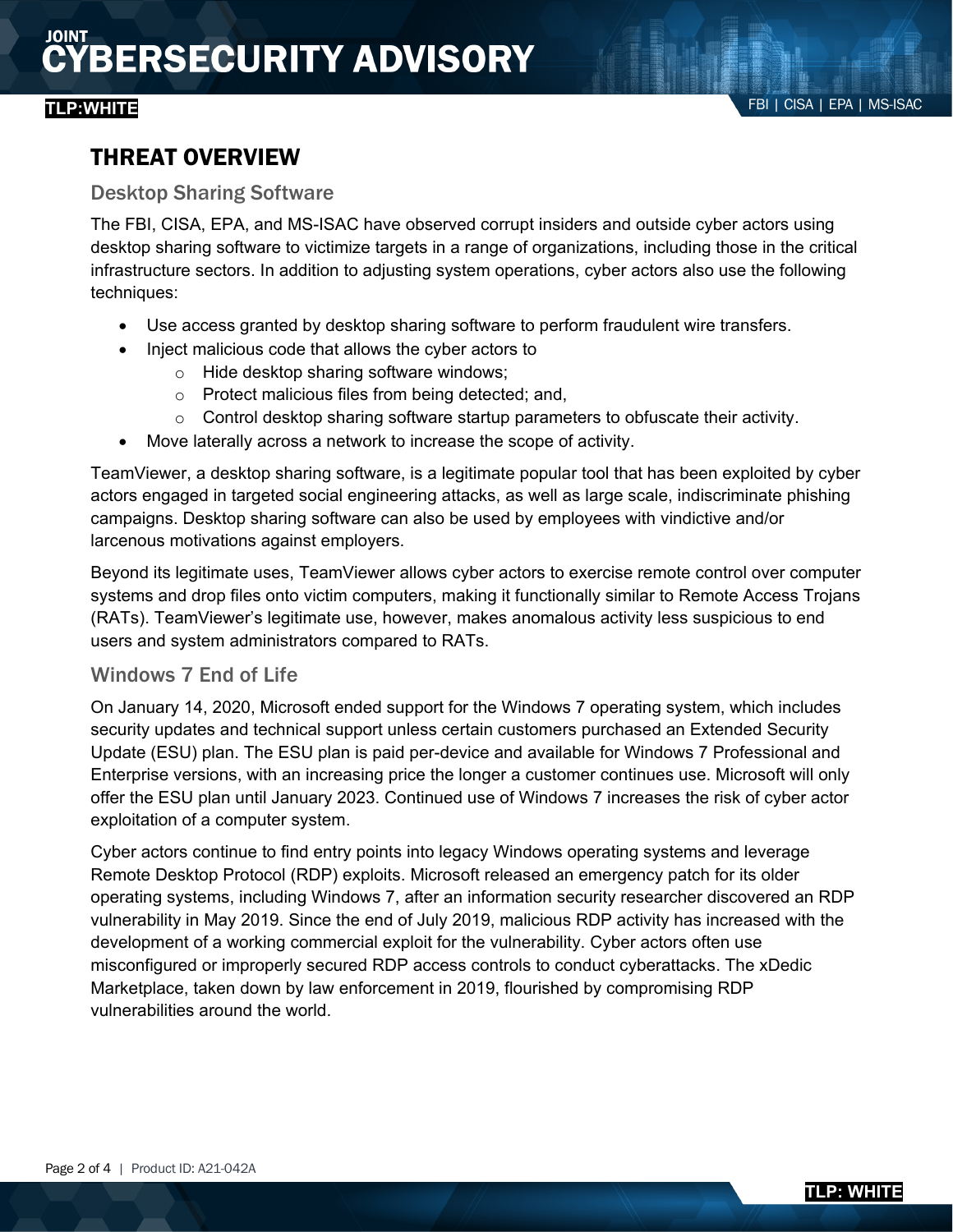## MITIGATIONS

#### General Recommendations

The following cyber hygiene measures may help protect against the aforementioned scheme:

- Update to the latest version of the operating system (e.g. Windows 10).
- Use multiple-factor authentication.
- Use strong passwords to protect Remote Desktop Protocol (RDP) credentials.
- Ensure anti-virus, spam filters, and firewalls are up to date, properly configured and secure.
- Audit network configurations and isolate computer systems that cannot be updated.
- Audit your network for systems using RDP, closing unused RDP ports, applying multiple-factor authentication wherever possible, and logging RDP login attempts.
- Audit logs for all remote connection protocols.
- Train users to identify and report attempts at social engineering.
- Identify and suspend access of users exhibiting unusual activity.

#### Water and Wastewater Systems Security Recommendations

The following physical security measures serve as additional protective measures:

Install independent cyber-physical safety systems. These are systems that physically prevent dangerous conditions from occurring if the control system is compromised by a threat actor.

- Examples of cyber-physical safety system controls include:
	- o Size of the chemical pump
	- $\circ$  Size of the chemical reservoir
	- o Gearing on valves
	- o Pressure switches, etc.

The benefit of these types of controls in the water sector is that smaller systems, with limited cybersecurity capability, can assess their system from a worst-case scenario. The operators can take physical steps to limit the damage. If, for example, cyber actors gain control of a sodium hydroxide pump, they will be unable to raise the pH to dangerous levels.

### TeamViewer Software Recommendations

For a more secured implementation of TeamViewer software:

- Do not use unattended access features, such as "Start TeamViewer with Windows" and "Grant easy access."
- Configure TeamViewer service to "manual start," so that the application and associated background services are stopped when not in use.
- Set random passwords to generate 10-character alphanumeric passwords.
- If using personal passwords, utilize complex rotating passwords of varying lengths. **Note:** TeamViewer allows users to change connection passwords for each new session. If an end user chooses this option, never save connection passwords as an option as they can be leveraged for persistence.